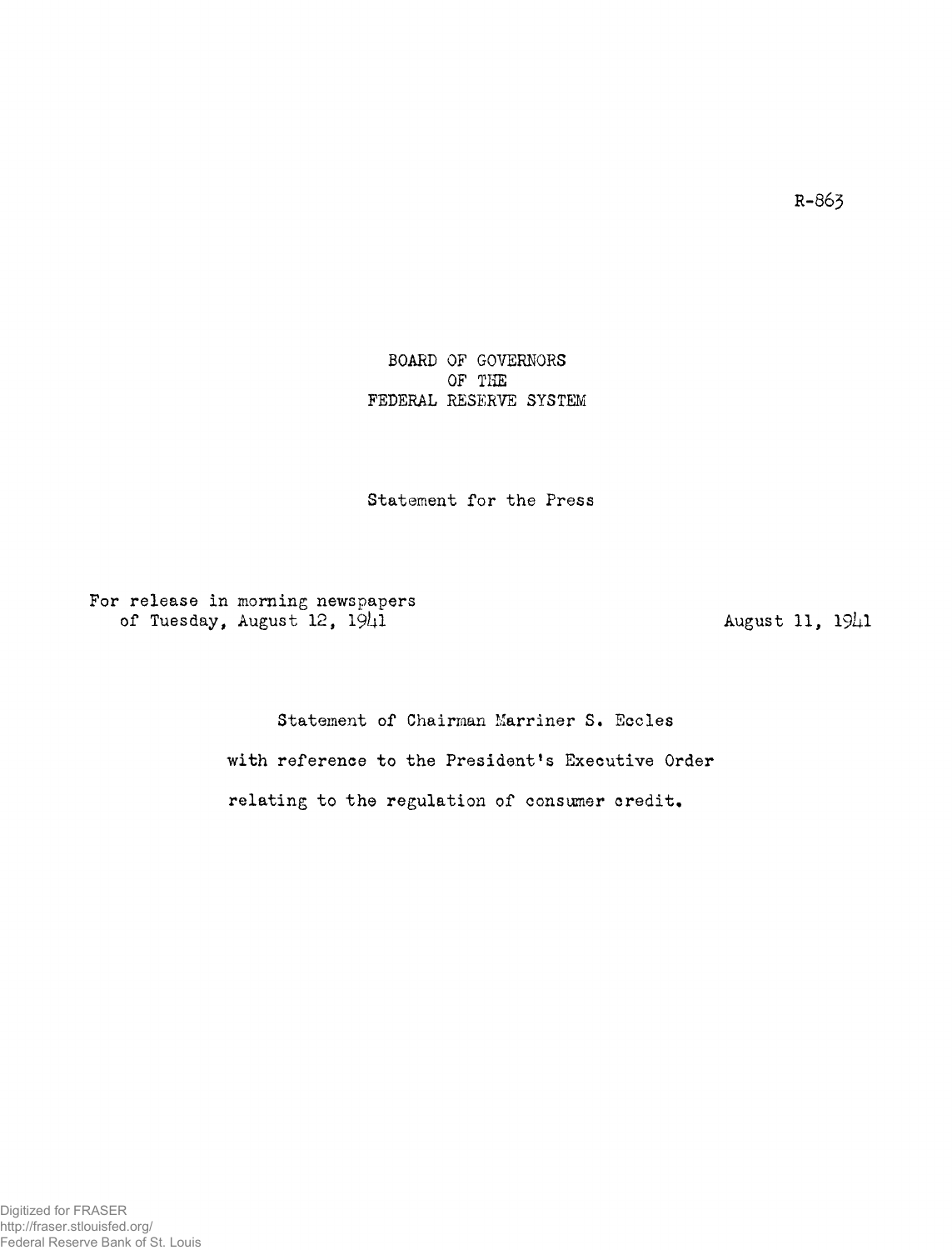The President today issued an Executive Order under date of August 9 empowering the Board of Governors of the Federal Reserve System to regulate consumer credit in order to promote national defense and to protect the national economy. An initial regulation will be issued as promptly as possible following consultation with representatives of the trade and the financial institutions affected. The regulations will reflect a policy of flexibility and will be in more or less general terms until experience and further study establish more precise guides that may be followed.

Frequent conferences have been held with the staff of OPACS with special reference to problems affecting prices and civilian supply. Preliminary conferences have also been held with representatives of the Secretary of the Treasury and Federal Loan Administrator. Liaison will be constantly maintained with all three of these agencies pursuant to the Order,

In effecting a nationwide administrative coverage, under the authority of the Order, the Board will utilize the services of the 12 Federal Reserve Banks and  $2\mu$  Branches in administering the Order, thus making available the long years of practical experience that the Federal Reserve System has had in the field of credit, and enabling details of administration to be decentralized.

Regulation of consumer credit represents another step by the Government in its effort to prevent inflationary developments. It is supplementary to other more fundamental measures that are being undertaken in other fields. The danger of inflation arises from the constantly growing

R-863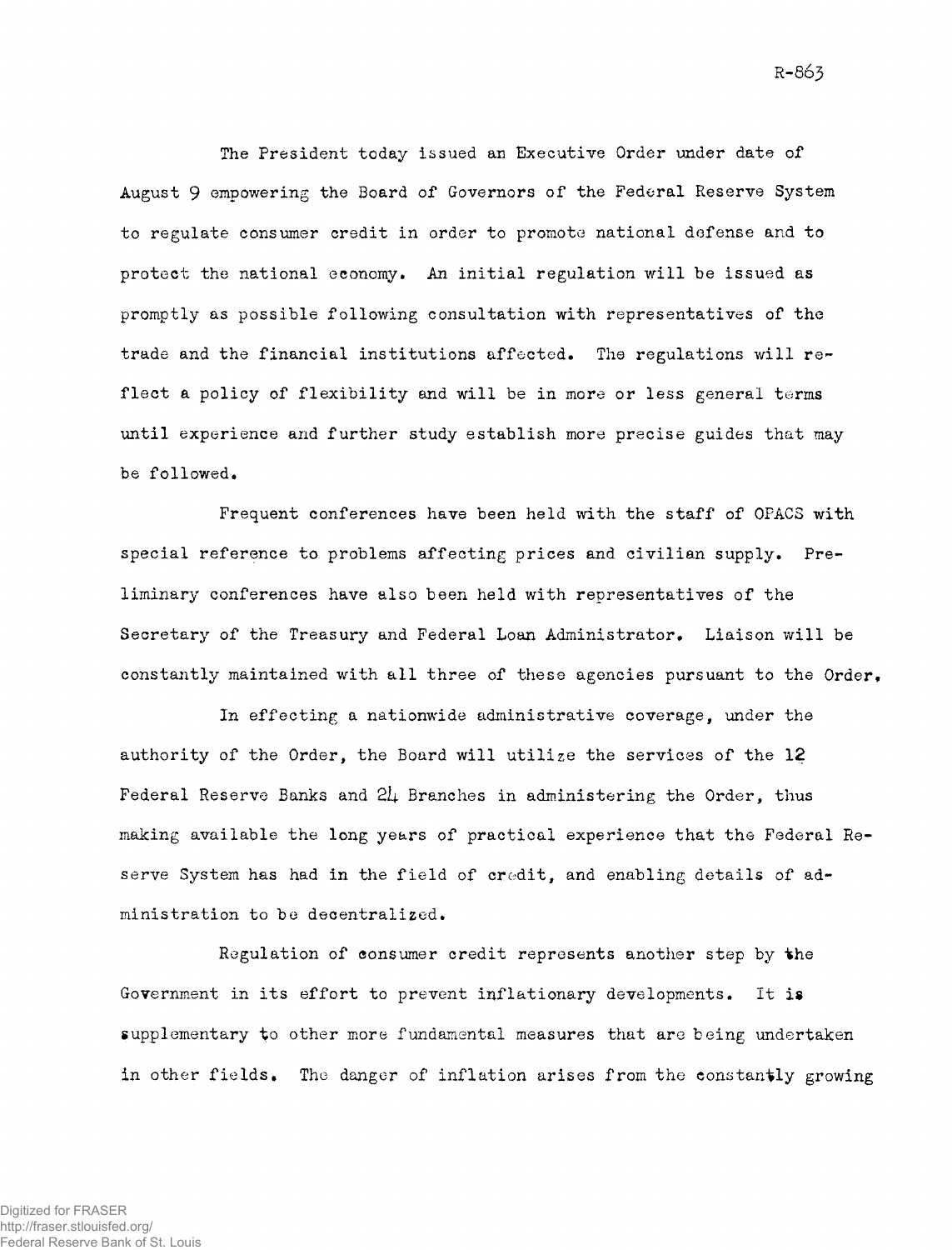volume of Government disbursements for defense, giving consumers everincreasing buying power at a time when the country's capacity for producing durable goods available for civilian consumption is nearing its limit.

Restriction of consumer credit should dampen the demand for consumers durable goods, such as automobiles, washing machines, refrigerators, ironers, vacuum cleaners, and many other goods, at a time when their production needs to be curtailed in order to release materials, labor and plant capacity required to increase production for defense.

The raw materials required for both types of products — armaments and durable consumer goods — are in the main such materials as iron, steel, copper, zinc, nickel, lead, aluminum, magnesium, rubber, cork, tin, etc» At present armament demands for such materials are, and probably throughout the emergency will be, so great that the surplus left over for production of consumers durable goods will in many cases only permit an output of such goods considerably smaller than that attained in recent months.

The Order does not cover installment credit for the purpose of purchasing or carrying a residential building in its entirety»

It is expected that the initial regulation will be built around a list of articles such as have been mentioned above, which are of the type usually bought for consumers' use. The initial list will not contain articles ordinarily bought for productive purposes, such as farm implements, etc.

The initial regulation, it is expected, will apply only to installment credit. It will not apply to open book accounts nor to straight

R-865

- 2 -